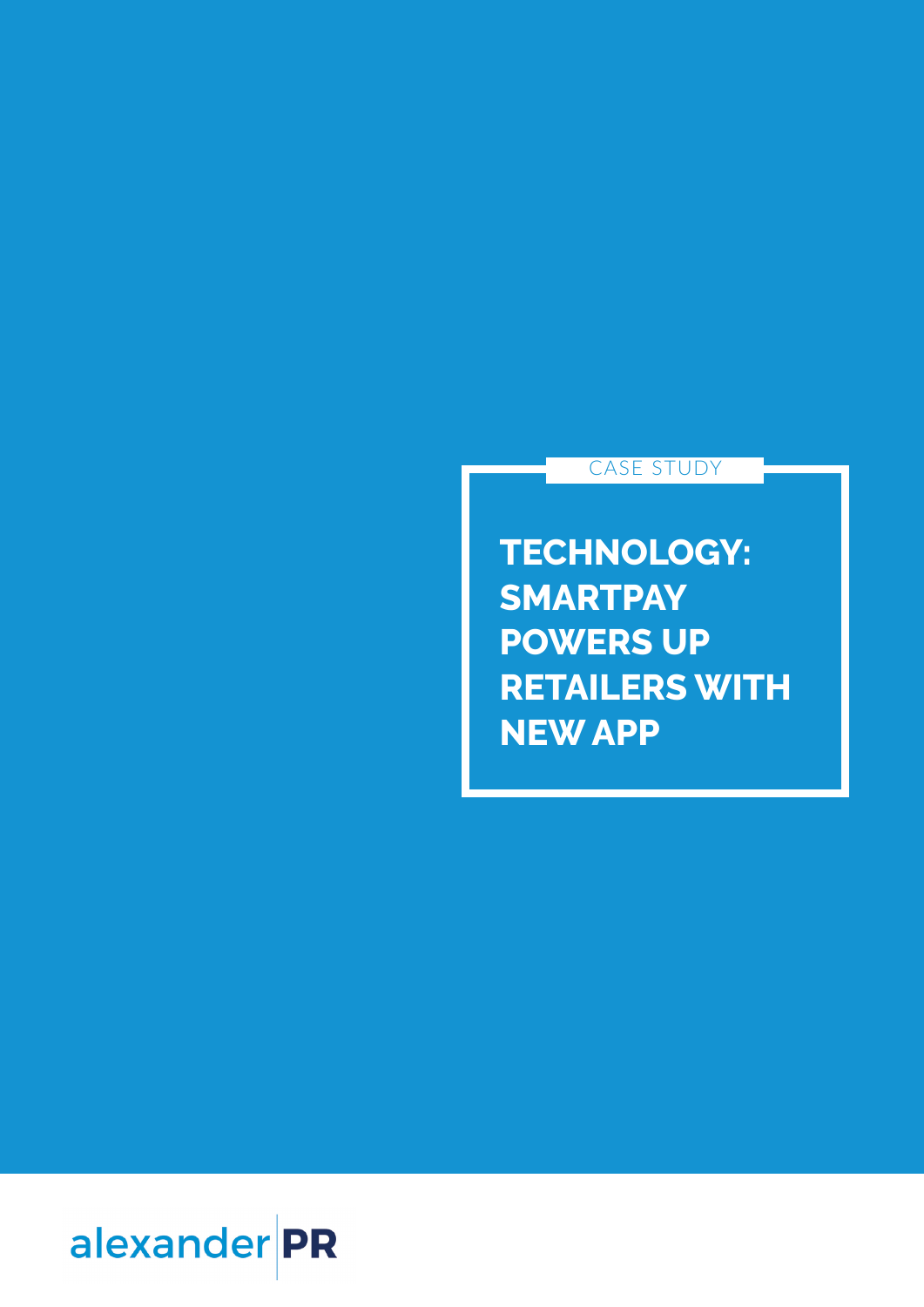## **OVERVIEW**

Smartpay is an innovator in easy-to-use payment solution technology, from wireless handheld EFTPOS terminals to free 'till in your pocket' apps. The New Zealand-owned and –operated company, which is traded on the NZX and ASX, is the market leader in world-class payment solutions. Smartpay launched Till2Go in May 2014 and released an updated version, with the Bill2Go tax invoicing feature, in October 2015.

Smartpay has supplied over 45,000 EFTPOS machines to more than 15,000 merchants across New Zealand and Australia. The free app has been downloaded from the Apple app store more than 1,000 times. It doesn't charge for debit card acceptance and credit card processing is charged at bank rates. Secure Wi-Fi is also required.

Alexander PR was briefed to help Smartpay identify an effective and meaningful way to communicate the convenience of the new app to business owners while positioning Smartpay as a thought leader in the market. The key to reaching Smartpay's audience was in simplifying the technical and industry-specific nature of the product and demonstrating its use in a situation familiar to any retailer or consumer.

Alexander PR assisted Smartpay in its outreach for an app tester to prove the app's efficiency and ease of use. Seven-year-old Whenuapai resident Dexter ('the Dude') was appointed the company's youngest app tester.

In selling bags of lemons and grapefruit at his cash-only roadside stall, Dexter ran into a typical problem among stall-holders, and found that he was losing sales to potential customers who weren't carrying cash. The techsavvy young entrepreneur turned to technology and became a product tester for Smartpay when he put the company's Till2Go app to the test and began taking payments via EFTPOS.